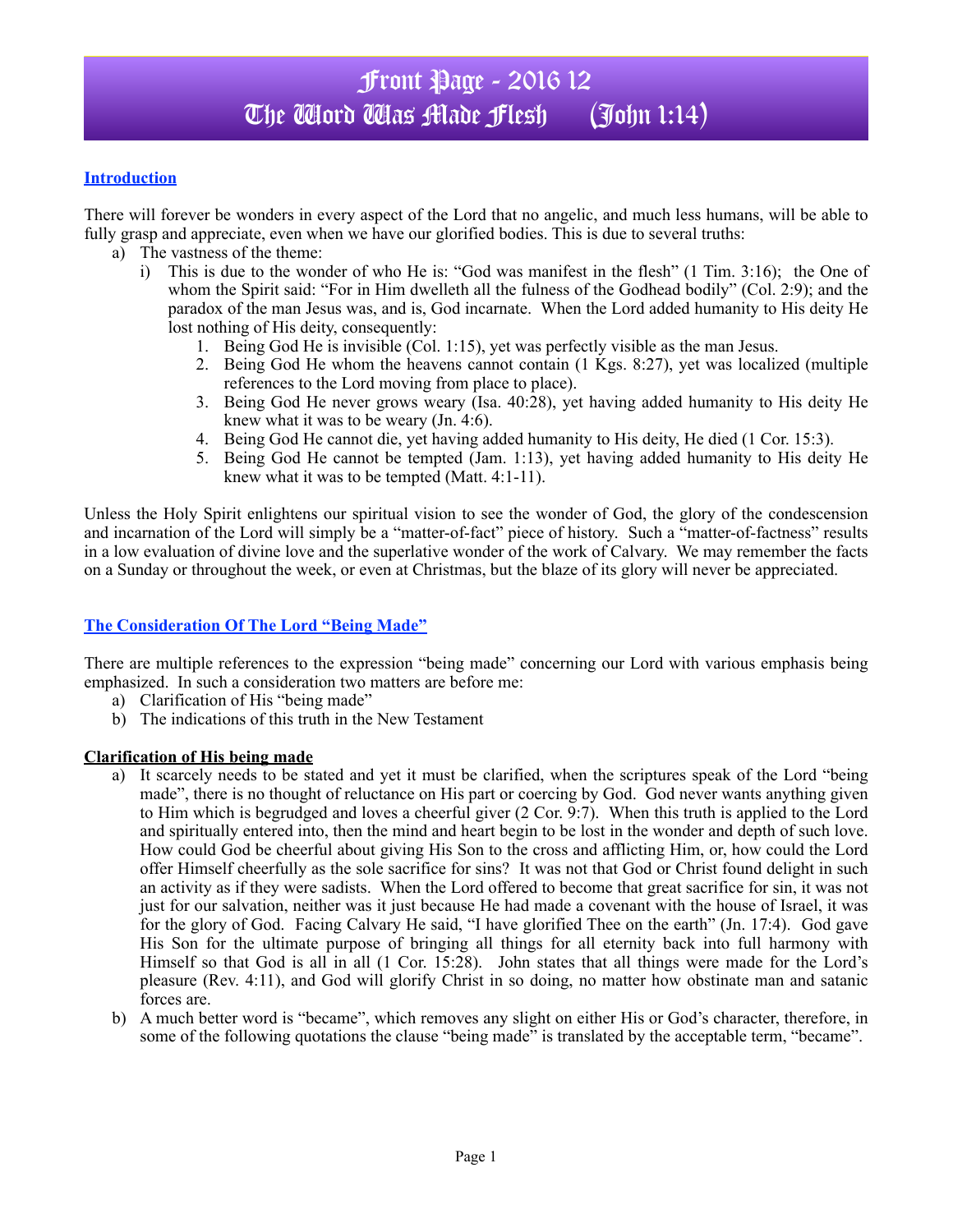# Front Page - 2016 12 The Word Was Made Flesh (John 1:14)

### **The indications of this truth in the New Testament**

- a) In reading the scriptures we are reminded that the Lord "came", or He was "sent". The Lord Himself said He was sent and came to do the will of God (Jn. 4:34) and to, "seek and to save that which was lost" (Lk.
	- 19:10). When He came, He was "made"; "became".
		- i) "He *became* a little lower than the angels for the suffering of death" (Heb. 2:9) which indicates His condescension.
		- ii) "God sent forth His Son, made of a woman" (Gal. 4:4) which indicates His incarnation.
		- iii) "Made Himself of no reputation, and took upon Him the form of a servant, and *became* in the likeness of man (Phil.  $2:\bar{7}$ ) indicating His humiliation.
		- iv) "Concerning his Son Jesus Christ our Lord, which was made of the seed of David according to the flesh" (Rom. 1:3) which indicates His designation.
		- v) "Wherefore in all things it behooved Him to be made like unto His brethren" (Heb. 2:17) which indicates His identification.
		- vi) "Christ hath redeemed us from the curse of the law, being made a curse for us" (Gal. 3:13) which indicates His substitution.
		- vii) "And insomuch as not without an oath he was made a priest" (Heb. 7:20), indicating His glorification.
		- viii) "Therefore let all the house of Israel know assuredly, that God hath made that same Jesus, whom ye have crucified, both Lord and Christ" (Acts 2:36) indicating His exaltation.
		- ix) "Being made perfect, He became the author of eternal salvation" (Heb. 5:9) indicating His experiences as a human moving in fellowship with God.
		- x) "By so much was Jesus made a surety of a better testament" (Heb. 7:22) indicating the security He is for all those who trust Him.

### **Comments**

When it comes to the person and incarnation of the Lord, we are automatically in a sphere far beyond human or angelic comprehension. We are contemplating an individual who has:

- a) A glorious Name: "Then the Levites . . . said, Stand up and bless the LORD your God for ever and ever: and blessed be thy glorious name, which is exalted above all blessing and praise" (Neh. 9:5).
- b) Having a body of glory: "Who shall change our vile body, that it may be fashioned like unto His glorious body, according to the working whereby He is able even to subdue all things unto Himself" (Phil. 3:21).
- c) Having power which is glorious: "Strengthened with all might, according to his glorious power, unto all patience and longsuffering with joyfulness" (Col. 1:11).

The subject of the condescension and incarnation of Lord is absolutely fundamental to everything else about his life. Once there is a denial of the incarnation, there is an automatic denial of every miracle He ever wrought and a questioning of every claim He made or principle He taught. Such is the perfections of Himself, His words, and works, that there must never be any quibbling of any aspect of His humanity or deity, much less rationalizing about anything He ever did or claimed. Therefore, the fact of His condescension and incarnation is fundamental. The incarnation is not just an historical fact, it is the foundation stone for all else concerning Him.

In the consideration of this great subject, there are several aspects one could consider, such as:

- a) His condescension: "Who, being in the form of God, thought it not robbery to be equal with God: But made himself of no reputation, and took upon him the form of a servant (Phil. 2:6)
- b) His incarnation: "Was made in the likeness of men" (Phil. 2:7)
- c) The Annunciation: The angel said to Mary, "The Holy Ghost shall come upon thee, and the power of the Highest shall overshadow thee: therefore also that holy thing which shall be born of thee shall be called the Son of God"; "And she brought forth her firstborn son, and wrapped him in swaddling clothes, and laid him in a manger" (Lk.  $1:35; 2:7$ )